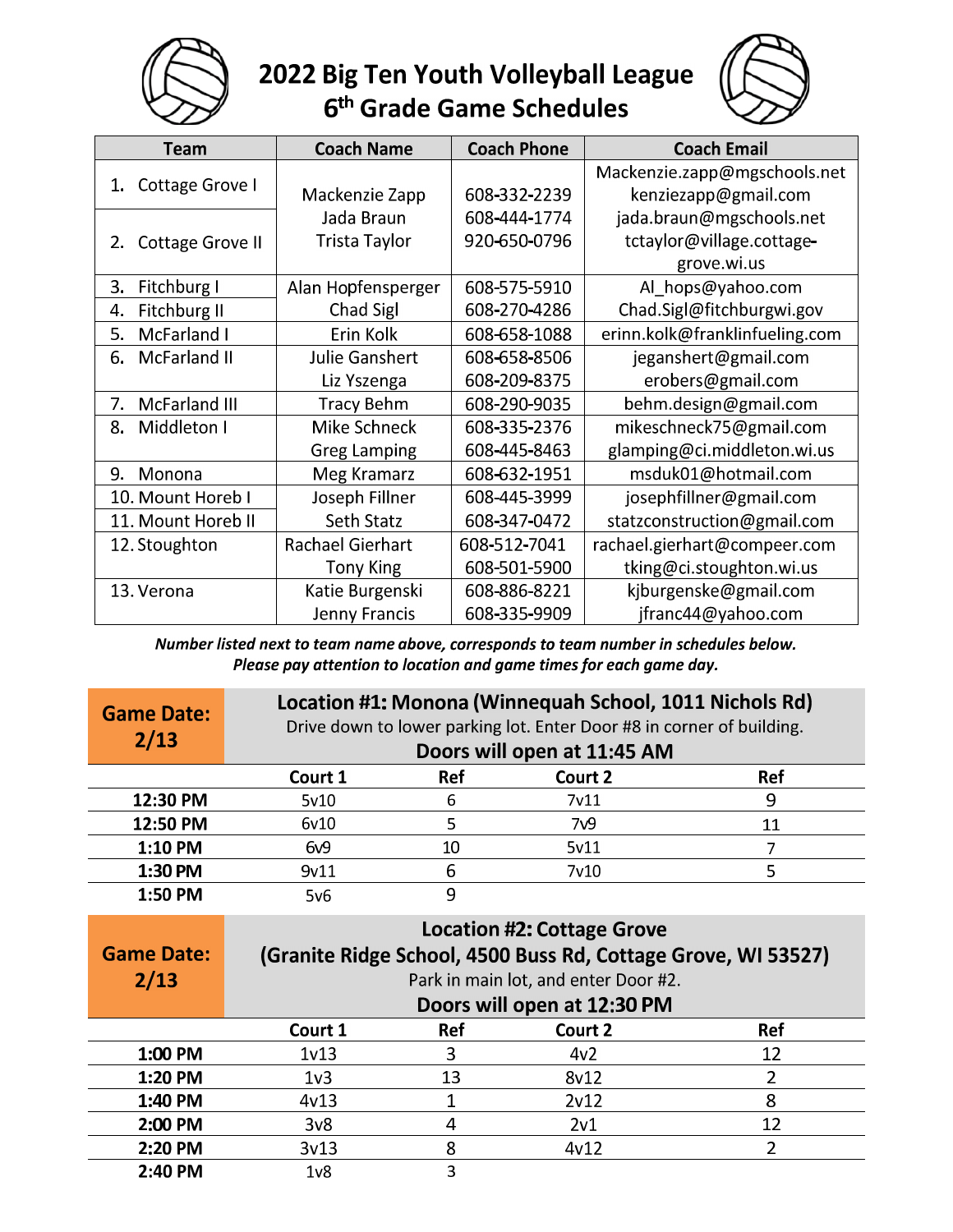| <b>Game Date:</b><br>2/20 | <b>Location (all teams): Middleton</b><br>(Kromrey Middle School, 7009 Donna Drive, Middleton, WI 53562)<br>Doors will open at 12:00 PM |            |                    |            |                   |            |
|---------------------------|-----------------------------------------------------------------------------------------------------------------------------------------|------------|--------------------|------------|-------------------|------------|
|                           | Court 1                                                                                                                                 | <b>Ref</b> | Court 2            | <b>Ref</b> | Court 3           | <b>Ref</b> |
| 12:30 PM                  | 1 <sub>v</sub>                                                                                                                          | 13         | 2v10               | 4          | 3v <sub>5</sub>   | 12         |
| 12:50 PM                  | 11 <sub>v</sub> 13                                                                                                                      | 9          | 4v7                | 2          | 6v12              | 3          |
| $1:10$ PM                 | 1 <sub>v</sub> 9                                                                                                                        | 11         | 2 <sub>v</sub> 8   |            | 5v12              | 6          |
| 1:30 PM                   | 4v9                                                                                                                                     |            | 10 <sub>v</sub> 13 | 8          | 3v6               | 12         |
| 1:50 PM                   | 1 <sub>v</sub> 5                                                                                                                        | 4          | 8v11               | 10         | 7 <sub>v</sub> 12 | 3          |
| $2:10$ PM                 | 3v9                                                                                                                                     | 5          | 4v10               | 11         | 7 <sub>v</sub> 13 | 6          |
| $2:30$ PM                 | 4v12                                                                                                                                    | 9          |                    |            | 11 <sub>v</sub> 6 |            |

| <b>Game Date:</b><br>2/27 | Location #1: Stoughton (505 Devonshire Rd, Stoughton, WI 53589)<br>*Enter doors by pool<br>Doors will open at 12:45 PM |            |                   |            |  |
|---------------------------|------------------------------------------------------------------------------------------------------------------------|------------|-------------------|------------|--|
|                           | Court 1                                                                                                                | <b>Ref</b> | Court 2           | <b>Ref</b> |  |
| 1:30 PM                   | 10v12                                                                                                                  | າ          | 1 <sub>v11</sub>  | 4          |  |
| 1:50 PM                   | 2v12                                                                                                                   | 10         | 3v4               | 11         |  |
| 2:10 PM                   | 2v11                                                                                                                   | 12         | 1 <sub>v</sub> 10 | 3          |  |
| 2:30 PM                   | 4v11                                                                                                                   | າ          | 3v12              |            |  |
| 2:50 PM                   | 2v4                                                                                                                    | 11         | 3v10              | 12         |  |
| 3:10 PM                   |                                                                                                                        |            | 1v12              | 10         |  |

| <b>Game Date:</b><br>2/27 | Location #2: McFarland (5103 Farwell Street, McFarland, WI 53558)<br>*Enter through doors Z1 (main gym entrance)<br>Doors will open at 11:45 AM |            |                  |            |  |  |
|---------------------------|-------------------------------------------------------------------------------------------------------------------------------------------------|------------|------------------|------------|--|--|
|                           | Court 1                                                                                                                                         | <b>Ref</b> | Court 2          | <b>Ref</b> |  |  |
| 12:30 PM                  | 5v13                                                                                                                                            |            | $7v$ 8           | 6          |  |  |
| 12:50 PM                  | 9v13                                                                                                                                            |            | 6 <sub>v</sub> 8 |            |  |  |
| 1:10 PM                   | 6v9                                                                                                                                             | 13         | 5v7              | 8          |  |  |
| 1:30 PM                   | 6v13                                                                                                                                            |            | 5v8              |            |  |  |
| 1:50 PM                   | 7 <sub>v</sub> 9                                                                                                                                | ь          |                  |            |  |  |

| <b>Game Date:</b><br>3/6 | <b>Location #1: Mount Horeb High School</b><br>(305 S 8 <sup>th</sup> Street, Mount Horeb, WI 53572)<br>*Park in back parking lot and enter Door #9. Follow hallway to Main Gym.<br>Doors will open at 12:00 PM |     |                    |            |  |
|--------------------------|-----------------------------------------------------------------------------------------------------------------------------------------------------------------------------------------------------------------|-----|--------------------|------------|--|
|                          | Court 1                                                                                                                                                                                                         | Ref | Court 2            | <b>Ref</b> |  |
| 12:30 PM                 | 8v10                                                                                                                                                                                                            | 9   | 13v11              | 12         |  |
| 12:50 PM                 | 9v10                                                                                                                                                                                                            | 8   | 11v12              | 13         |  |
| 1:10 PM                  | 8v9                                                                                                                                                                                                             | 10  | 12v13              | 11         |  |
| 1:30 PM                  | 8v11                                                                                                                                                                                                            | 9   | 10 <sub>v</sub> 13 | 12         |  |
| 1:50 PM                  | 9v12                                                                                                                                                                                                            | 11  |                    |            |  |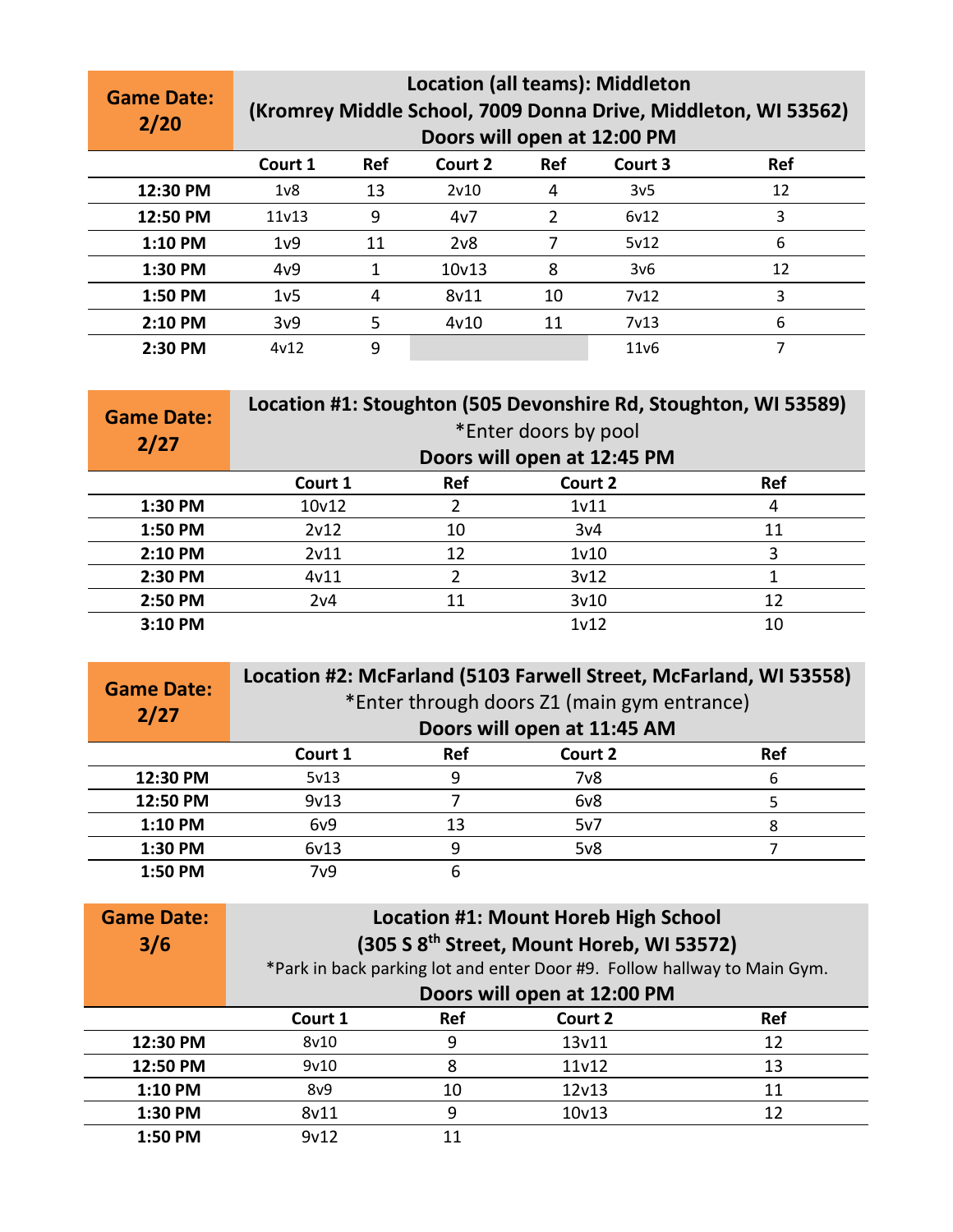| <b>Game Date:</b><br>3/6 | <b>Location #2: Fitchburg</b><br>(Stoner Prairie, 5830 Devoro Road, Fitchburg, WI 53711)<br>Enter Door #5 located off of main gym (on far west corner of building)<br>Doors will open at 12:00 PM |            |                  |            |  |
|--------------------------|---------------------------------------------------------------------------------------------------------------------------------------------------------------------------------------------------|------------|------------------|------------|--|
|                          | Court 1                                                                                                                                                                                           | <b>Ref</b> | Court 2          | <b>Ref</b> |  |
| 12:30 PM                 | 3v6                                                                                                                                                                                               | 4          | 2v <sub>5</sub>  |            |  |
| 12:50 PM                 | 4v6                                                                                                                                                                                               | ੨          | 1v7              |            |  |
| 1:10 PM                  | 4v <sub>5</sub>                                                                                                                                                                                   | 6          | 2 <sub>v3</sub>  |            |  |
| 1:30 PM                  | 6v7                                                                                                                                                                                               |            | 1 <sub>v</sub> 2 |            |  |
| 1:50 PM                  | 3v7                                                                                                                                                                                               | 6          | 1 <sub>v4</sub>  |            |  |

| <b>Game Date:</b><br>3/13 | <b>Location #1: Verona</b><br>(Sugar Creek Elementary, 740 North Main St, Verona, WI 53593)<br>Enter through front main entrance |     |                             |            |  |
|---------------------------|----------------------------------------------------------------------------------------------------------------------------------|-----|-----------------------------|------------|--|
|                           |                                                                                                                                  |     | Doors will open at 12:00 PM |            |  |
|                           | Court 1                                                                                                                          | Ref | Court 2                     | <b>Ref</b> |  |
| 12:30 PM                  | 1 <sub>v</sub>                                                                                                                   | 12  | 5v13                        | 6          |  |
| 12:50 PM                  | 1v12                                                                                                                             | 8   | 6v13                        | 5          |  |
| 1:10 PM                   | 5v12                                                                                                                             |     | 6v8                         | 13         |  |
| 1:30 PM                   | 1 <sub>v</sub> 13                                                                                                                | 12  | 5v8                         | 6          |  |
| 1:50 PM                   | 6v12                                                                                                                             | 13  |                             |            |  |

| <b>Game Date:</b><br>3/13 | <b>Location #2: Mount Horeb High School</b><br>(305 S 8 <sup>th</sup> Street, Mount Horeb, WI 53572)<br>*Park in back parking lot and enter Door #9. Follow hallway to Main Gym. |            |                             |            |  |  |
|---------------------------|----------------------------------------------------------------------------------------------------------------------------------------------------------------------------------|------------|-----------------------------|------------|--|--|
|                           |                                                                                                                                                                                  |            | Doors will open at 12:00 PM |            |  |  |
|                           | Court 1                                                                                                                                                                          | <b>Ref</b> | Court 2                     | <b>Ref</b> |  |  |
| 2:20 PM                   |                                                                                                                                                                                  |            | 3v11                        | 9          |  |  |
| 2:40 PM                   | 4v10                                                                                                                                                                             | 3          | 2v9                         | 11         |  |  |
| 3:00 PM                   | 3v7                                                                                                                                                                              | 10         | 2v11                        | 4          |  |  |
| 3:20 PM                   | 3v <sub>4</sub>                                                                                                                                                                  | 2          | 10 <sub>v</sub> 9           |            |  |  |
| 3:40 PM                   | 2v7                                                                                                                                                                              | 3          | 10v11                       | 9          |  |  |
| 4:00 PM                   | 4v7                                                                                                                                                                              | 10         | 3v9                         | 11         |  |  |

## **Weather Cancellation:**

Cottage Grove: Public notice will be posted on our Facebook page: facebook.com/CGParks.Recreation and coaches will be notified via email.

Fitchburg: Parents can check if a program has been cancelled on our cancellation web page https://www.fitchburgwi.gov/605/Program-Cancellations or by calling the cancellation line (608) 270-4280

McFarland: Public notice will be posted on our Facebook page: facebook.com/McFarlandRAP. We will make every effort to post online with at least 1 hour's notice of our first posted game time.